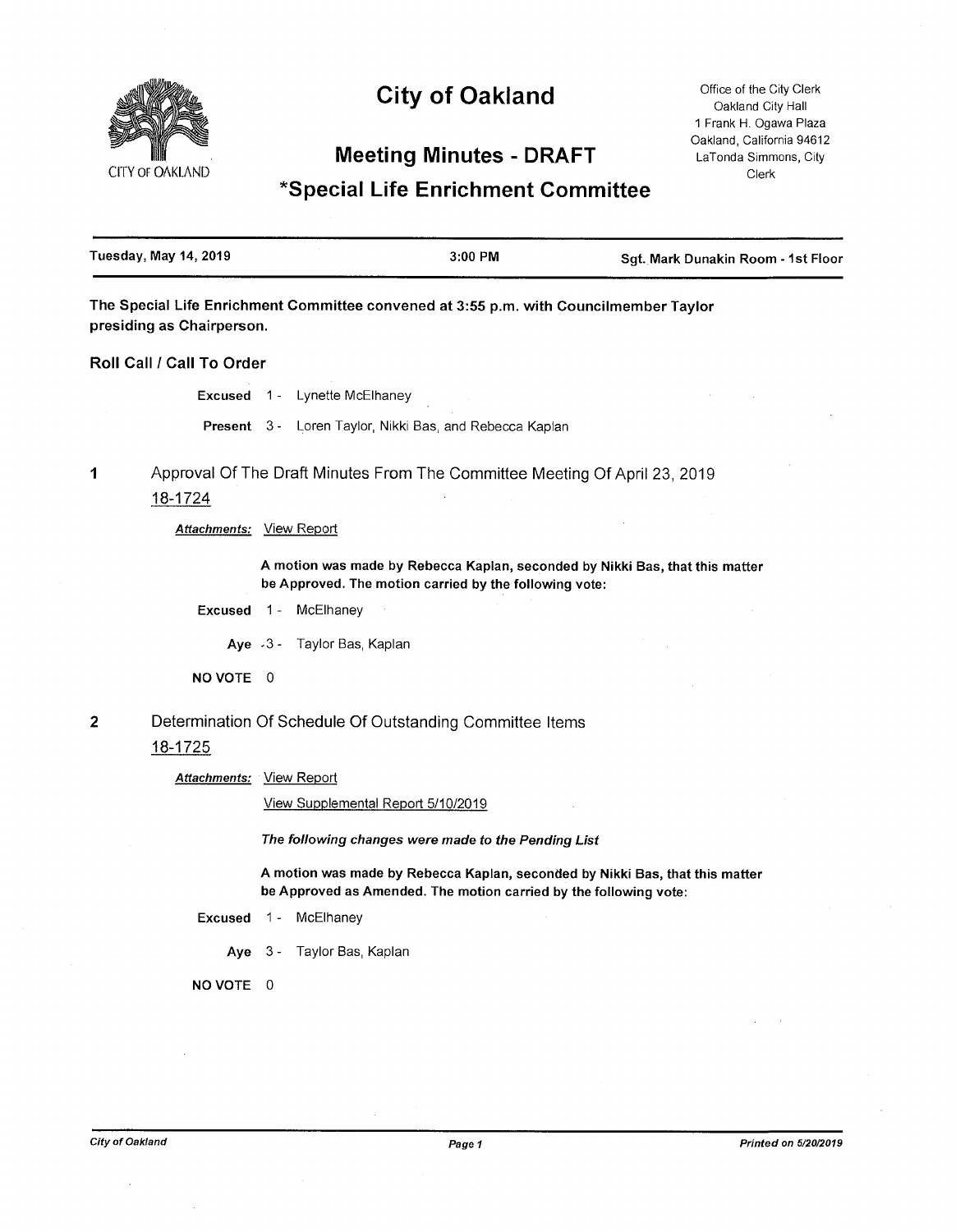Subject: Updates On The Department Of Violence

From: Office Of The City Administrator

Recommendation: Receive An Information Report On Updates From The Office Of The City Administrator On The Implementation Of Ordinance Number 13451 C.M.S., Which Established The Department Of Violence Prevention On Ending The Epidemic Of Violent Crime In Oakland And Healing Trauma In Impacted Communities 18-1812

*Attachments:* View Report

This Informational Report be \* Withdrawn and Rescheduled.to go before the 'Life Enrichment Committee

Subject: Report From The Parks And Recreation Advisory Commission From: Oakland Parks And Recreation Department Recommendation: Receive An Informational Report From The Parks And Recreation Advisory Commission

18-1711

#### This Informational Report be Withdrawn with No New Date.

Subject: Annual Report From The Head Start Advisory Board

From: Human Service Department

Recommendation: Receive The 2019 Annual Report From The Head Start Advisory Board

18-1741

#### This Informational Report be Withdrawn with No New Date.

3 Subject: Updates On The Department Of Violence

From: Office Of The City Administrator

Recommendation: Receive An Information Report On Updates From The Office Of The City Administrator On The Implementation Of Ordinance Number 13451 C.M.S., Which Established The Department Of Violence Prevention On Ending The Epidemic Of Violent Crime In Oakland And Healing Trauma In Impacted Communities 18-1726

*Attachments:* View Report

View Supplemental Report 5/10/2019

*There were 4 speakers on this item*

A motion was made by Rebecca Kaplan, seconded by Nikki Bas, that this matter be Received and Filed. The motion carried by the following vote:

Excused 1- McElhaney

- Aye 3 Taylor Bas, Kaplan
- NO VOTE 0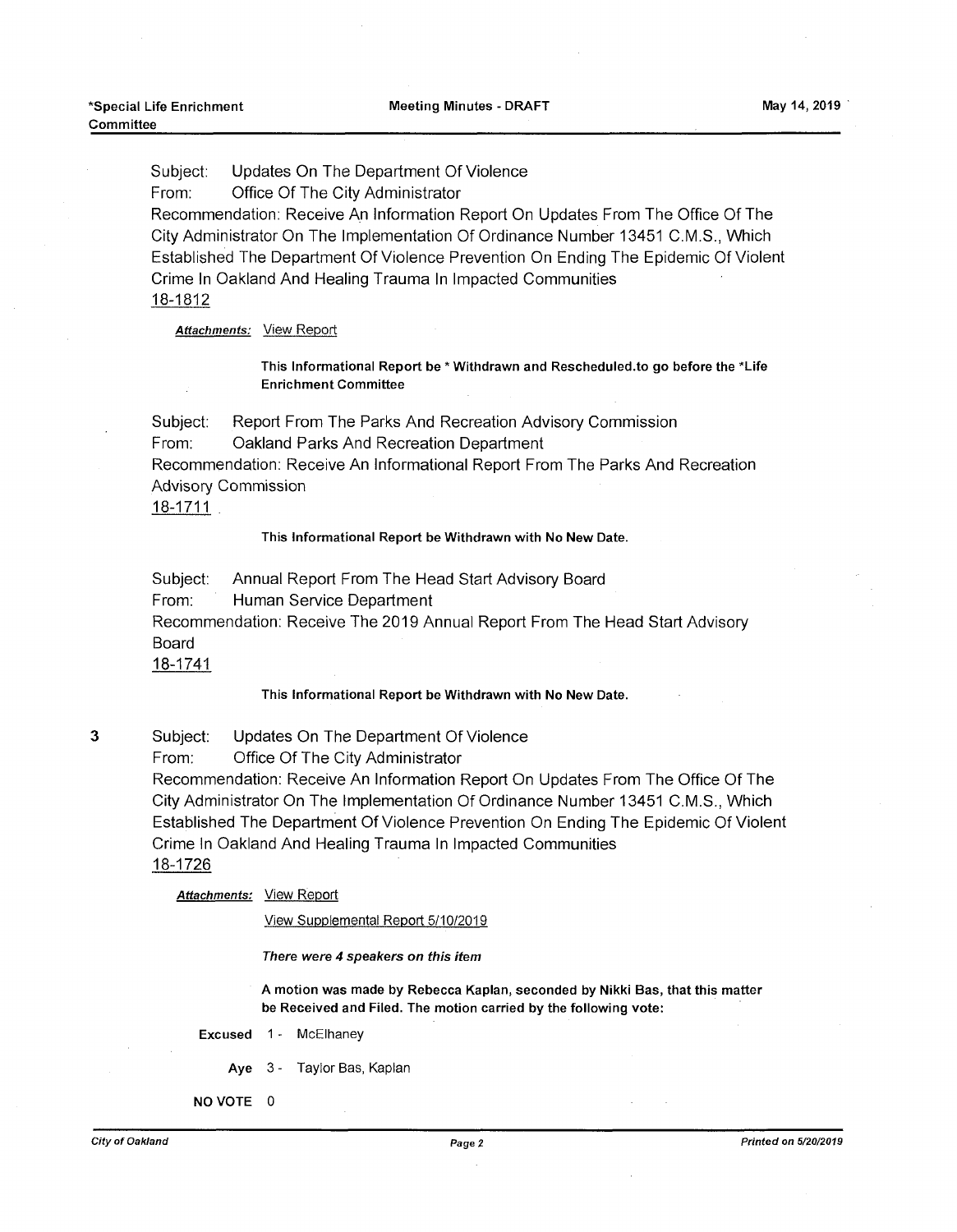4

Subject Encampment Management Policy And Program

From: Councilmember Bas

Recommendation: Approve A Report And Recommendation From The City Administrator On The Encampment Management Policy And Program Due To The Homelessness Crisis Emergency And Multiple Legal Actions Against The City 18-1669

*Attachments:* View Report - Councilmember Bas

View Report - City Administrator

*There were 26 speakers on this item*

*The Committee requested staffreturn with a supplemental report that includes the following;*

*1) A list ofpermissible Tent Encampment locations*

*2) Increase trash pick-up services and strategies around the service*

*3) Placing dumpster's at or near encampment locations*

*4) Strengthen the Illegal Dumping program near encampments*

*5) Create a program for needle pick-up*

*6) Permanent Public toilets analysis*

*7) An audit on Encampmentpolicy implementation*

*8) Develop an Encampment leadership program, that includes Councilmembers, Unsheltered residents, advocates and include a stipend for the site leader*

**A motion was made by Nikki Bas, seconded by Rebecca Kaplan, that this matter be Continued to go before the 'Life Enrichment Committee, to be heard 5/28/2019. The motion carried by the following vote:**

**Excused** <sup>1</sup> - McElhaney

**Aye** 3 - Taylor Bas, Kaplan

**NO VOTE 0**

5

Subject: Informational Report On Oakland Parks And Recreation Foundation From: Oakland Public Works Department Recommendation: Receive An Informational Report Responding To The Recommendations From The Oakland Parks And Recreation Foundation's (OPRF) 2018 Report On The State Of Maintenance In Oakland Parks

18-1360

*Sponsors:* Oakland Parks & Recreation Department

*Attachments:* View Report

*There were 3 speakers on this item*

**A motion was made by Rebecca Kaplan, seconded by Nikki Bas, that this matter be Received and Filed. The motion carried by the following vote:**

Excused 1- McElhaney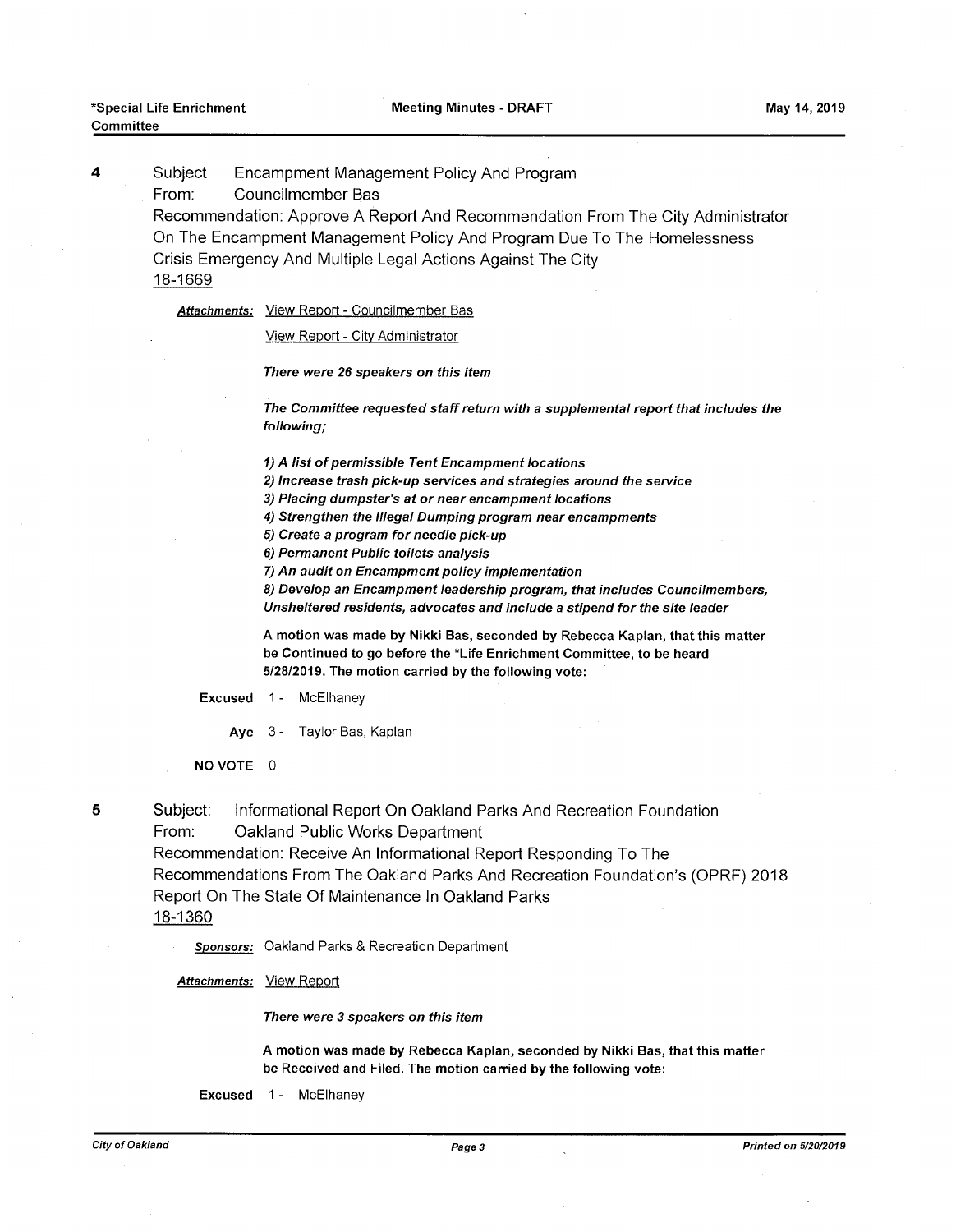Aye 3 - Taylor Bas, Kaplan

NO VOTE 0

Subject: Acceptance Of The Surdna Grant

From: Economic Workforce And Development

Recommendation: Adopt A Resolution Authorizing The City Administrator Or Designee To Accept And Appropriate Grant Funds From The Surdna Foundation In The Total Amount Of Seventy-Five Thousand Dollars (\$75,000.00) To Be Used To Support The Objectives Of The City's Cultural Plan "Belonging In Oakland: A Cultural Development Plan" And The City Of Oakland, Cultural Affairs Division's Participation As A Planning Partner Advising The Surdna Foundation's "Thriving Cultures" Program 18-1745

*Attachments:* View Report

*There were 3 speakers on this item*

A motion was made by Rebecca Kaplan, seconded by Nikki Bas, that this matter be Approved the Recommendation of Staff, and Forward to go before the \* Concurrent Meeting of the Oakland Redevelopment Successor Agency and the City Council, to be heard 5/21/2019. The motion carried by the following vote:

Excused 1 - McElhaney

Aye 3 - Taylor Bas, Kaplan

NO VOTE 0

6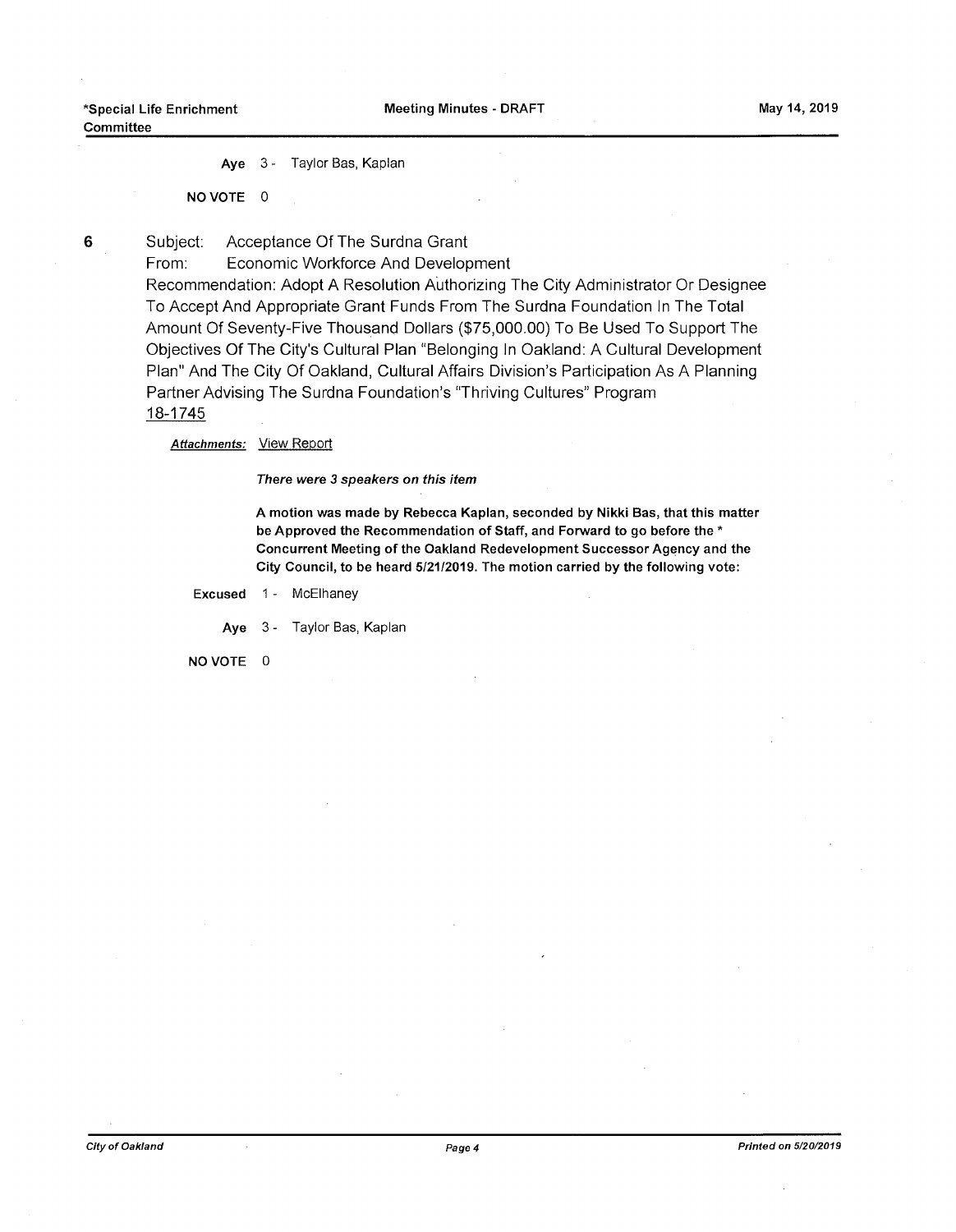#### Subject: 2019 Summer Food Service Program From: Human Services Department 7

Recommendation: Adopt A Resolution 1) Authorizing The City Administrator To Accept The Summer Food Service Program (SFSP) Grant From The California Department Of Education, Nutrition Services Division In An Amount Not To Exceed \$294,000; 2) Authorizing The City Administrator To Enter Into Agreements With Uptons, Inc. DBA School Foodies In An Amount Not To Exceed \$232,686 And With Revolution Foods In An Amount Not To Exceed \$73,350 To Provide Food Services For The Period June 10, 2019 Through August 9, 2019; 3) Authorizing The City Administrator To Accept And Appropriate Additional SFSP Grant Money That Becomes Available And Amend The Agreements To Increase The Grant Amount Within The Grant Term Of June 10, 2019 Through August 9, 2019; 4) Adjusting The FY 2018-2019 Adopted Budget To Transfer Salary Savings In The Amount Of Approximately \$158,057 To Fund Operations And Maintenance; And 5) Authorizing A Contribution From The General Purpose Fund In An Estimated Amount Of \$133,307 To Offset Overhead Charges 18-1750

#### *Attachments:* View Report

A motion was made by Rebecca Kaplan, seconded by Nikki Bas, that this matter be Approved the Recommendation of Staff, and Forward to go before the \* Concurrent Meeting of the Oakland Redevelopment Successor Agency and the City Council, to be heard 5/21/2019. The motion carried by the following vote:

#### Excused 1- McElhaney

Aye 3 - Taylor Bas, Kaplan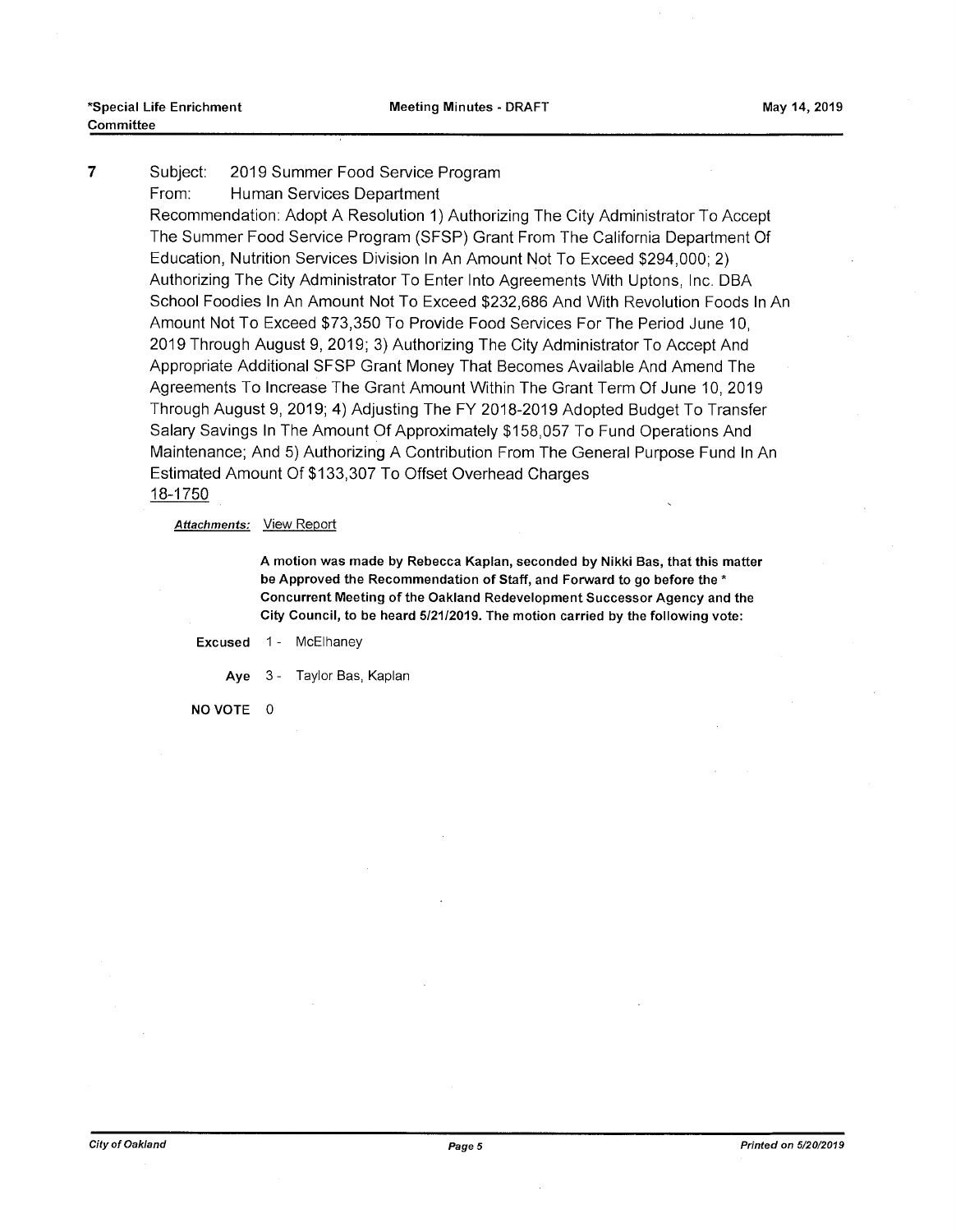Subject: 2019-2021 Alameda County Social Services Agency Match Funding From: 8 Human Services Department

Recommendation: Adopt A Resolution: 1) Authorizing The City Administrator To Accept And Appropriate Alameda County Social Service Agency Grant Funds In An Amount Of \$349,056 For Fiscal Year 2019- 2020 And \$350,134 For Fiscal Year 2020-2021 For The Henry J. Robinson Multi Service Center, And Accept Additional Funds And Adjust The Appropriation Depending On The Exact Grant Award; And 2) Authorizing The City Administrator To Enter Into A Grant Agreement With Bay Area Community Services For The Provision Of Transitional Housing And Support Services Each Year For Fiscal Years 2019-2020 And 2020-2021; And 3) Authorizing A Contribution From The General Purpose Fund In The Amount Equivalent To The Department's Central Services Overhead In An Estimated Amount Of \$4,459 For Fiscal Year 2019-2020 And \$4,548 For Fiscal Year 2020-2021

#### 18-1754

*Attachments:* View Report

*There were 4 speakers on this item*

A motion was made by Rebecca Kaplan, seconded by Nikki Bas, that this matter be Approved the Recommendation of Staff, and Forward to go before the \* Concurrent Meeting of the Oakland Redevelopment Successor Agency and the City Council, to be heard 5/21/2019. The motion carried by the following vote:

Excused 1- McElhaney

Aye 3 - Taylor Bas, Kaplan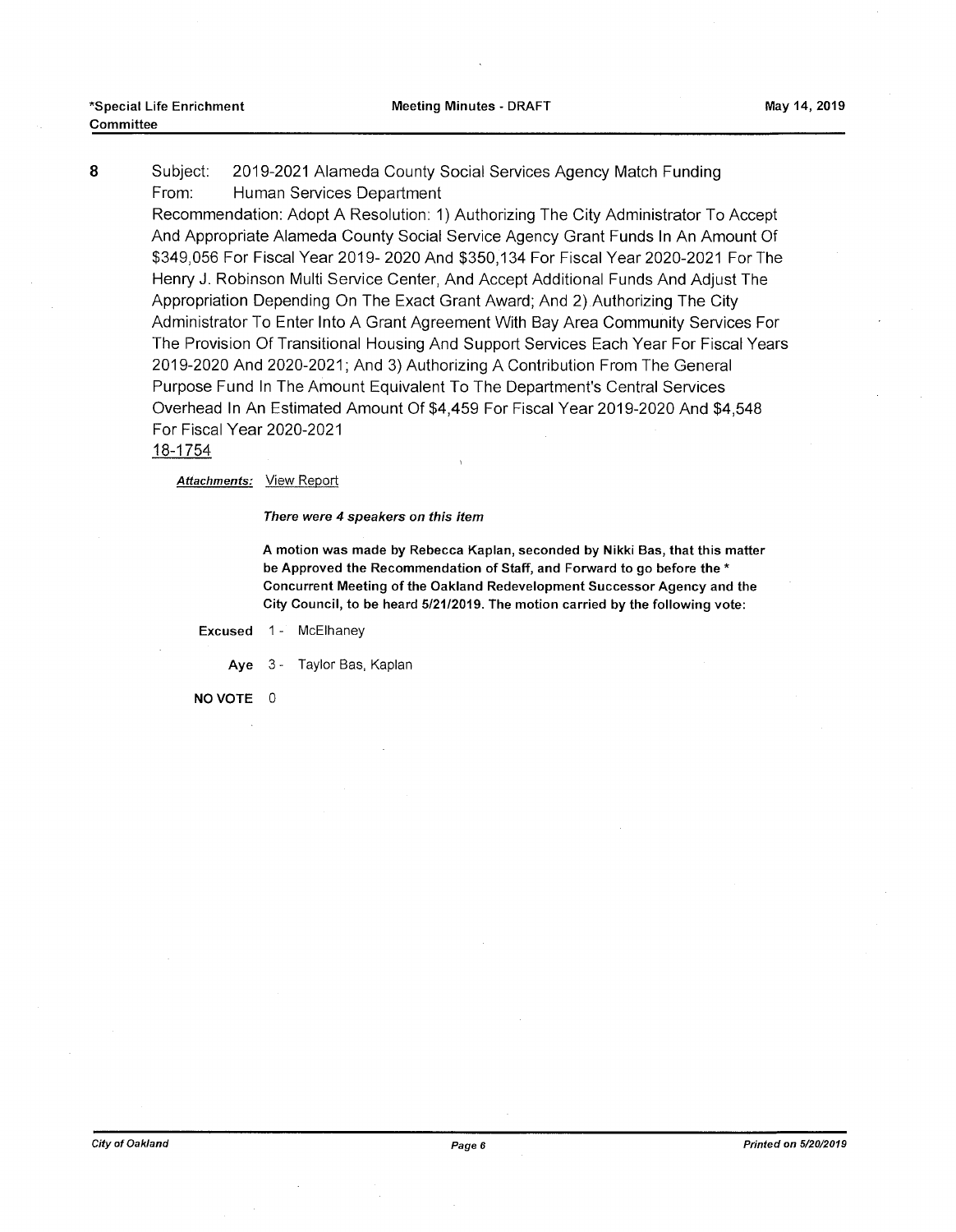#### 9 Subject: FY 19-21 Oakland Path ReHousing Initiative And LHAP Human Services Department Subject: From:

Recommendation: Adopt A Resolution Authorizing The City Administrator To: 1) Enter Into An Agreement With The Oakland Housing Authority (OHA) And Accept Funds In The Amount Of \$2,000,000 Each Year For Fiscal Year (FY) 2019-2020 And FY 2020-2021 To Continue Implementing The Oakland Path Re Housing Initiative (OPRI); And 2) Enter Into An Agreement With OHA And Accept Funds In An Amount Not To Exceed \$965,400 Each Year For FY 2019-2020 And 2020- 2021 To Implement The Moving To Work Local Housing Assistance Program (LHAP); And Appropriate Said Funds; And 3) Enter Into Grant Agreements With Service Providers For The Provision Of Transitional Housing Services For LHAP And For The Provision Of Permanent Housing And Support Services Under OPRI For FY 2019-2020 And FY 2020-2021; And 4) Accept And Appropriate Additional Funds That Become Available From OHA For The LHAP Or OPRI Within The Grant Terms Of FY 2019-2020 And FY 2020-2021 And Amend The Grant Agreements To Adjust The Grant Amounts Without Returning To Council 18-1756

#### *Attachments:* View Report

#### *There were 3 speakers on this item*

A motion was made by Rebecca Kaplan, seconded by Nikki Bas, that this matter be Approved the Recommendation of Staff, and Forward to go before the \* Concurrent Meeting of the Oakland Redevelopment Successor Agency and the City Council, to be heard 5/21/2019. The motion carried by the following vote:

#### Excused 1- McElhaney

Aye 3- Taylor Bas, Kaplan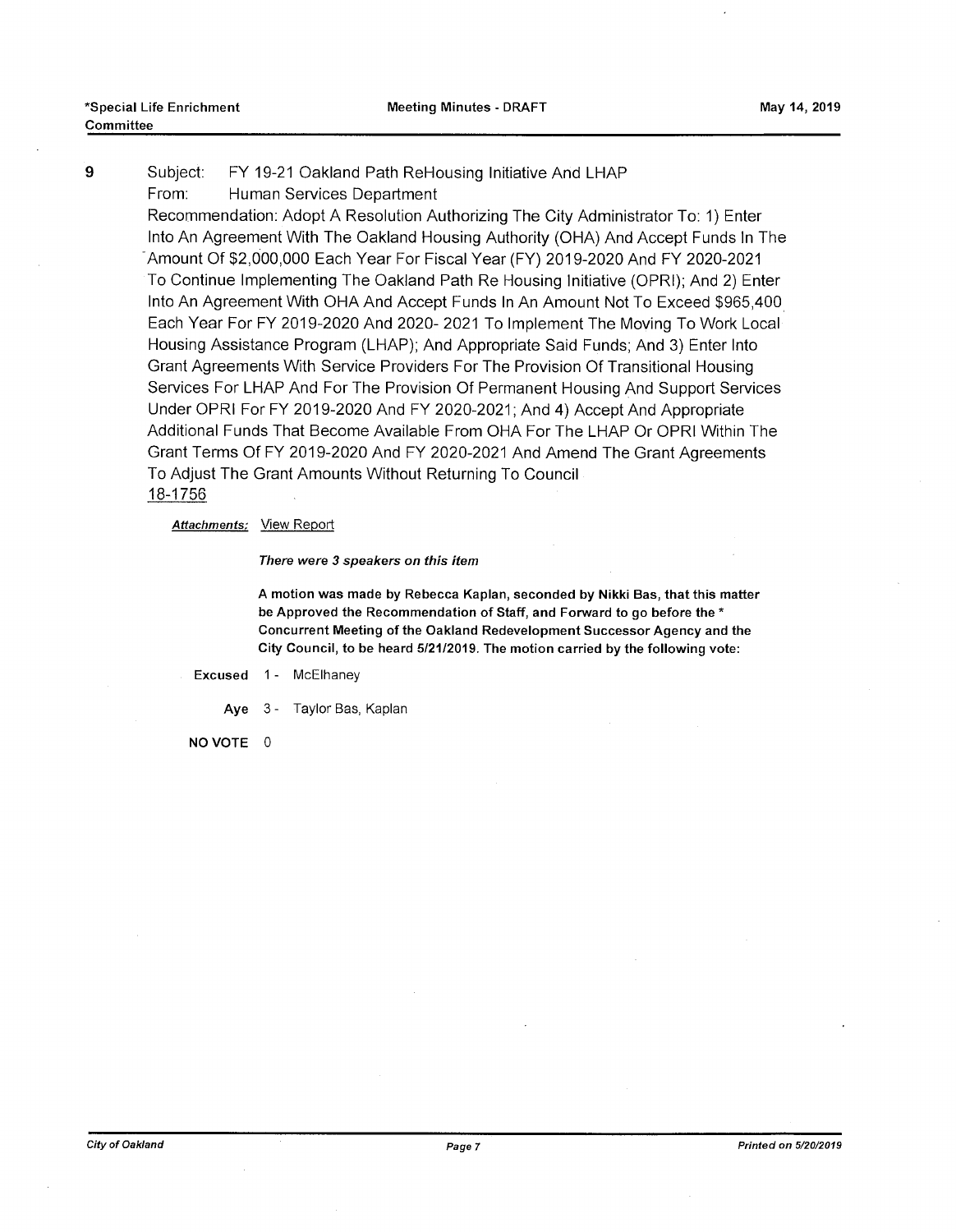Subject: Summer Youth Employment Program 2019 Funding Recommendation From: Economic Workforce And Development Department Recommendation: Adopt A Resolution Authorizing The City Administrator To Apply For, Accept, And Appropriate Grants And Contributions And To Allocate Such Funds Upon Receipt To The City For The Summer Youth Employment Services Of The Oakland Workforce Development Board, And To Negotiate And Execute Grant Agreements Between The City Of Oakland And Various Nonprofit Organizations To Provide Summer Youth Employment Services And / Or Program Support, Without Returning To Council 18-1765 **10**

*Attachments:* View Report

View Supplemental Report 5/10/2019

*The Committee requested staffreturn at the end ofthe Summer Youth program with an evaluation report that include's number ofyouth hired from each neighborhood*

A motion was made by Rebecca Kaplan, seconded by Nikki Bas, that this matter be Approved the Recommendation of Staff, and Forward to go before the \* Concurrent Meeting of the Oakland Redevelopment Successor Agency and the City Council, to be heard 5/21/2019. The motion carried by the following vote:

Excused 1- McElhaney

Aye 3- Taylor Bas, Kaplan

NO VOTE 0

#### **Open Forum (TOTAL TIME AVAILABLE: 15 MINUTES)**

6 *speakers spoke during Open Forum.*

#### **Adjournment**

*There being no further business, and upon the motion duly made, the Special Life Enrichment Committee adjourned the meeting at 6:47 p.m.*

**\* In the event of a quorum of the City Council participates on this Committee, the meeting is noticed as a Special Meeting of the City Council; however no final City Council action can be taken.**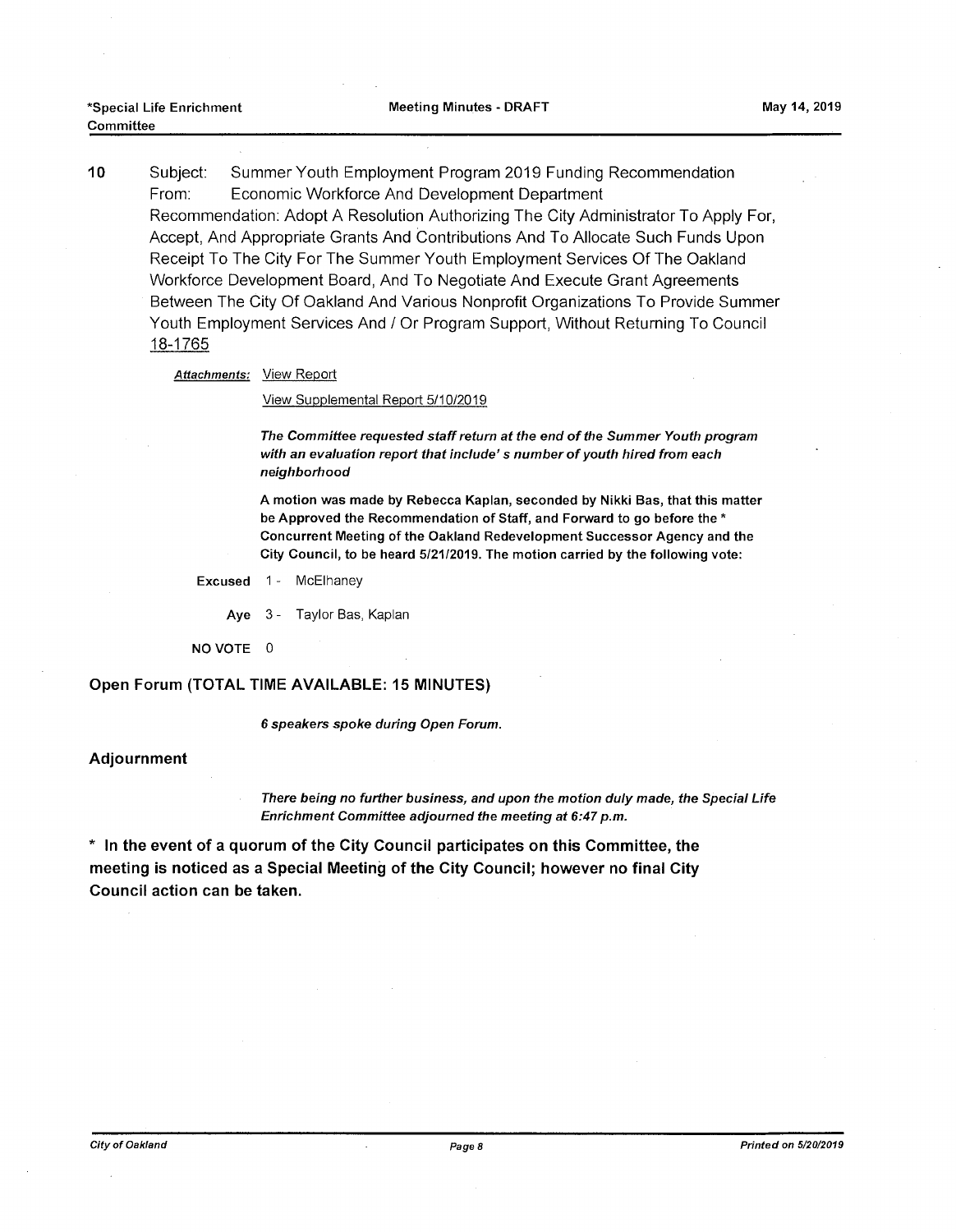### Americans With Disabilities Act

If you need special assistance to participate in Oakland City Council and Committee meetings please contact the Office of the City Clerk. When possible, please notify the City Clerk 5 days prior to the meeting so we can make reasonable arrangements to ensure accessibility. Also, in compliance with Oakland's policy for people with environmental illness or multiple chemical sensitivities, please refrain from wearing strongly scented products to meetings.

Office of the City Clerk - Agenda Management Unit Phone: (510) 238-6406 Fax: (510) 238-6699 Recorded Agenda: (510) 238-2386

Telecommunications Display Device: (510) 238-3254

MATERIALS RELATED TO ITEMS ON THIS AGENDA SUBMITTED TO THE CITY COUNCIL AFTER DISTRIBUTION OF THE AGENDA PACKETS MAY BE VIEWED IN THE OFFICE OF THE CITY CLERK, <sup>1</sup> FRANK H. OGAWA PLAZA, 1ST AND 2ND FLOOR, OAKLAND, CA 94612 FROM 8:30 A.M. TO 5:00 P.M.